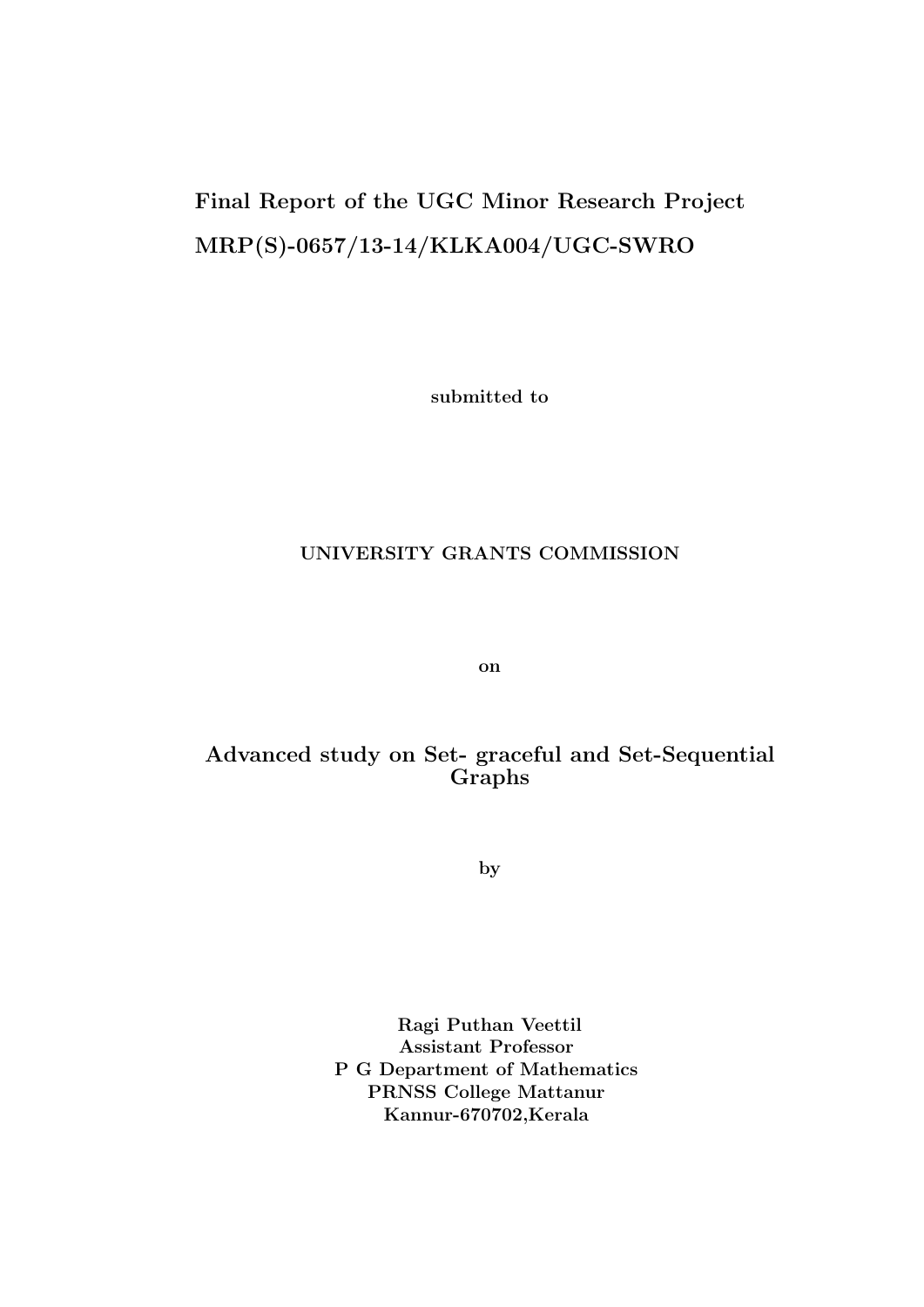# Declaration

I ,Ragi Puthan Veettil,here by declare that this report is an original work done by me under UGC Minor Research Project MRP(S)-0657/13- 14/KLKA004/UGC-SWRO dated 28-03-14 in the P G Department of Mathematics,PRNSS College ,MATTANUR and has not been submitted by me elsewhere for the award of any degree,diploma,title or recognitiion,before.

Mattanur Ragi Puthan Veettil

July 15, 2017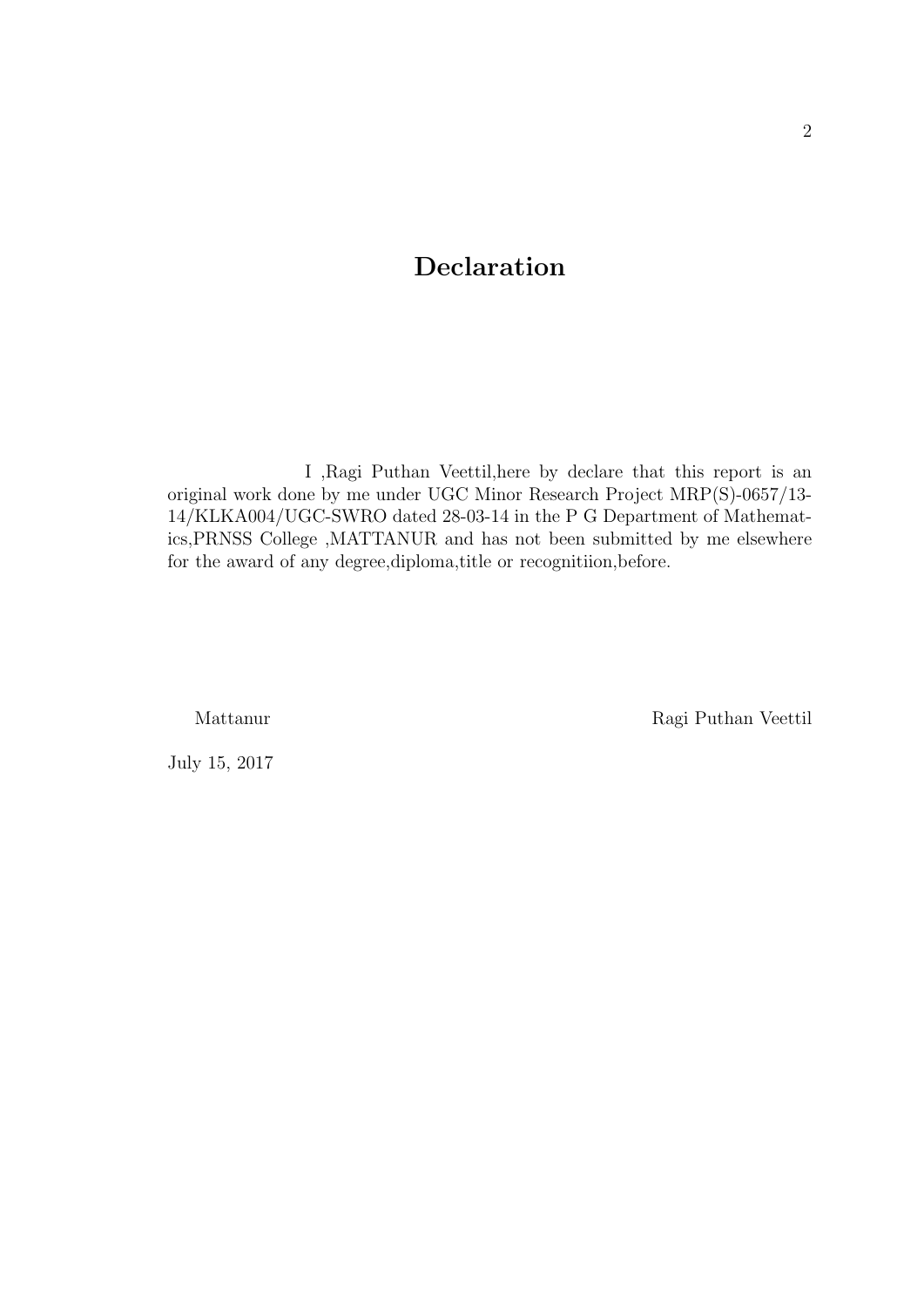# ACKNOWLEDGEMENT

I am deeply grateful to the following people for their support during this project work.

First I would like to thank to the UGC for providing me a research fellowship to carry out my research under the minor project MRP(S)-0657/13- 14/KLKA004/UGC-SWRO dated 28-03-14.

I express my thanks to Smt.Usha K.K ,Head PG Department of Mathematics,PRNSS College,Mattanur for constantly providing me necessary moral support right from the beginning of this work.

I express my deep sense of gratitude to my colleagues of the department of Mathematics,PRNSS College ,Mttanur.

Also I express my special thanks to Dr.Princy K.L,Associate Professor,Resarch Department of Mathematics,Bharat Matha College ,Thrikkakkara,for encouraging me in her most gentle manner to learn more ,and supporting me in the deviations I took.

Ragi Puthan Veettil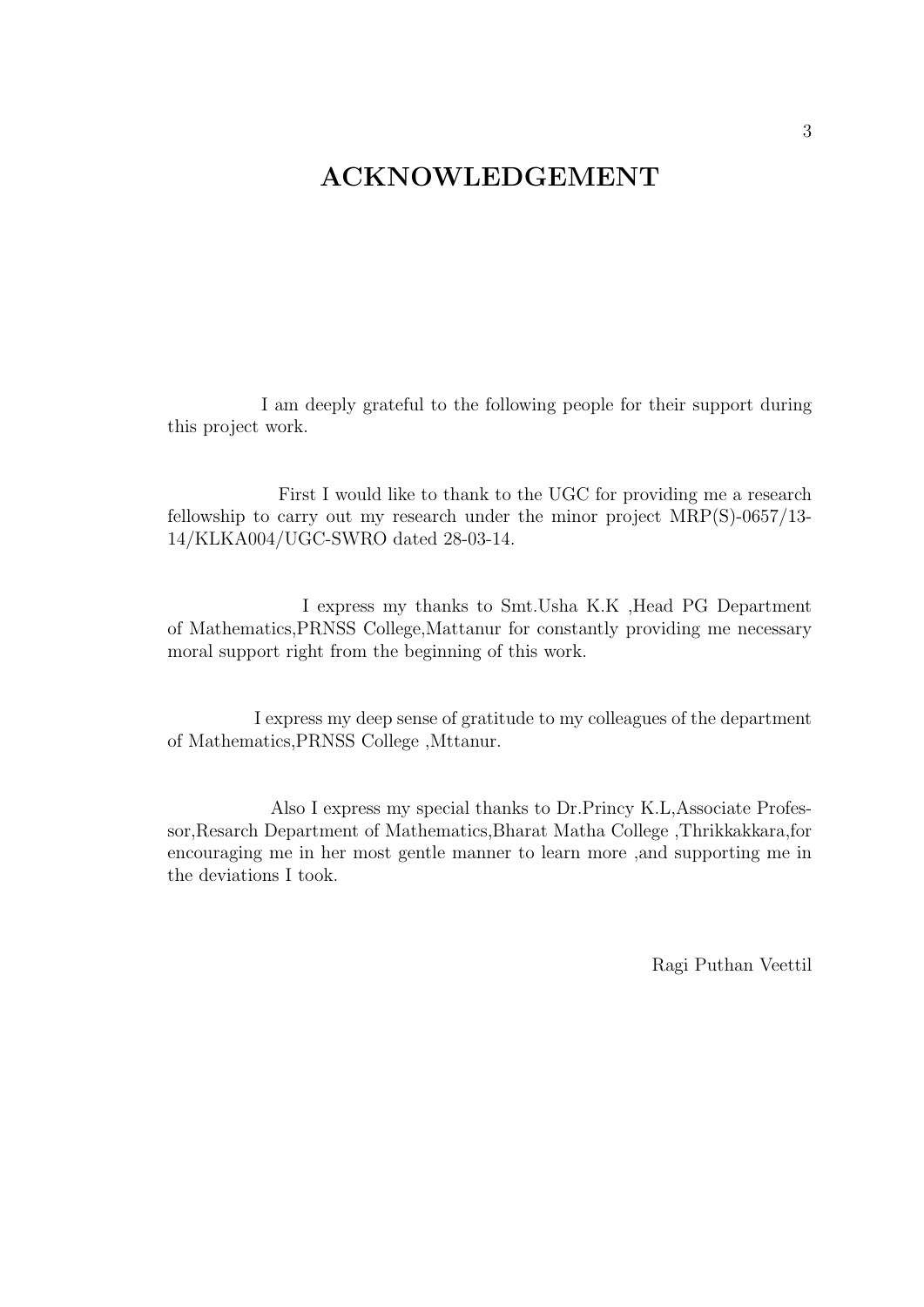# **Contents**

|             |                                        | <b>INTRODUCTION</b>                                                               | $\overline{5}$ |
|-------------|----------------------------------------|-----------------------------------------------------------------------------------|----------------|
| $\mathbf 2$ | <b>PRELIMINARIES</b>                   |                                                                                   |                |
|             | 2.1                                    |                                                                                   | - 6            |
|             |                                        |                                                                                   |                |
|             |                                        | 2.1.2                                                                             |                |
|             |                                        |                                                                                   |                |
|             | 2.2                                    |                                                                                   |                |
| 3           | Some Classes of Set Graceful Graphs    |                                                                                   |                |
|             | 3.1                                    |                                                                                   |                |
|             | 3.2                                    |                                                                                   |                |
|             | 3.3                                    | Some binary operations on set graceful graphs. $\dots \dots \dots \dots \dots$ 12 |                |
|             | 3.4                                    |                                                                                   |                |
| 4           | <b>Graphical Realisation of Ideals</b> |                                                                                   | 17             |
|             | 4.1                                    |                                                                                   | -17            |
|             | 4.2                                    | Ideals and Their Graphical Realisations 17                                        |                |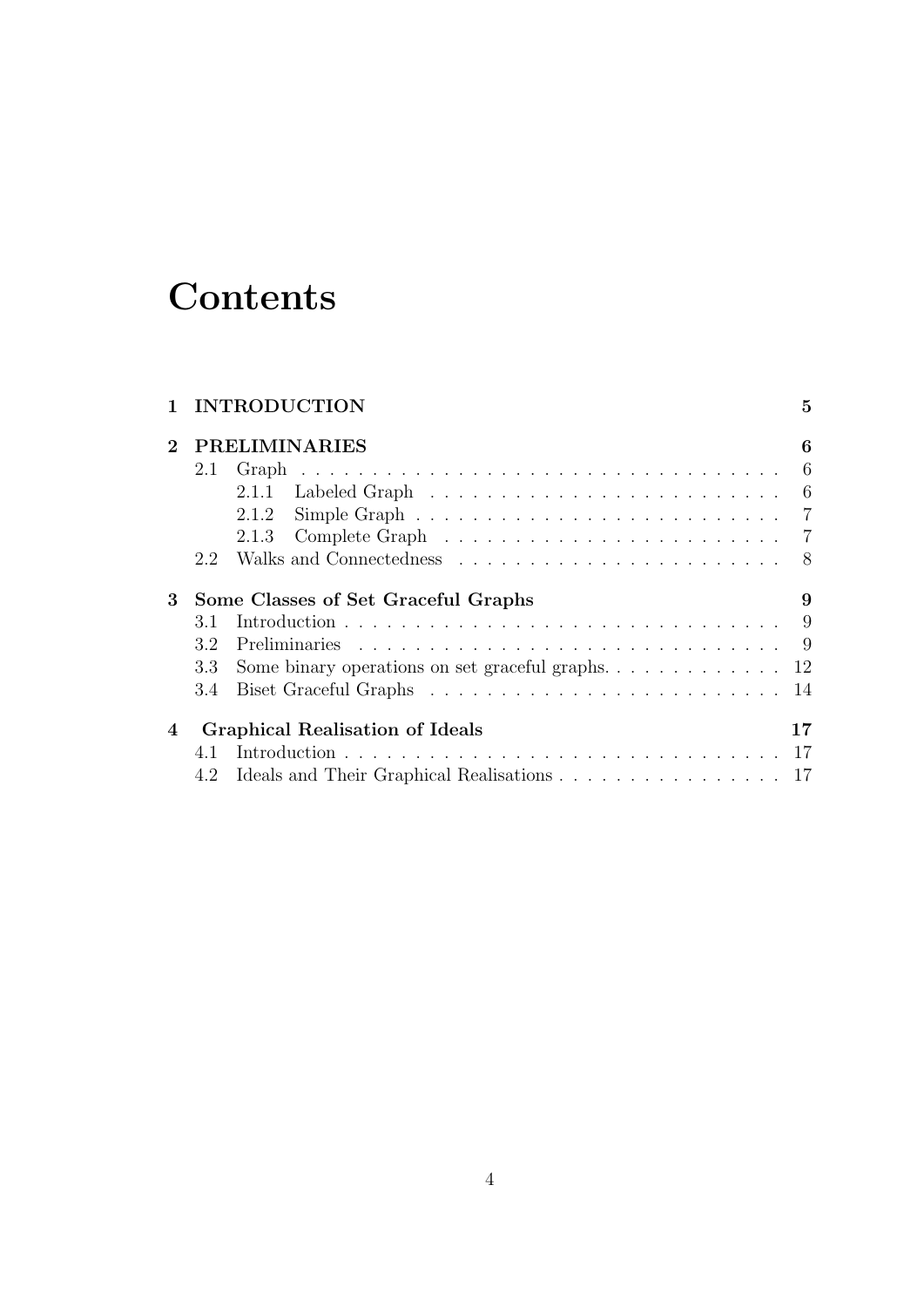# Chapter 1 INTRODUCTION

Graph Theory came in to existence during the first half of the 18th century when Euler settled a famous unsolved problem of his day called the Konigsberg Bridge Problem.There were two Islands linked to each other and to the banks of the Pregel River by seven bridges The problem was to begin at any of the four land areas,walk across each bridge exactly once and return to the starting point.In proving that the problem is unsolvable ,Euler replaced each land area by a point and each bridge by a line joining the corresponding points there by producing a graph.

This area didn't start to develop in to an organised branch of Mathematics until the second half of the 19th century,and there was not even a book on the subject until the first half of the 20th century.Since the second half of 20th century ,the subject has exploaded.

In this work I studied set valuation of the graph in detail. In the first chapter definition and some preliminary ideas are given.

In the second chapter Some classes of Set graceful is studied.Necessary condition for certian operations on graphs to be Set graceful is also done.

In the third chapter a Graphical realisation of Ideal is defined and its some properties were studied.

Some open problems were given for further research .

For all the notations used in this project we use Frank Hararay. All the graphs in this paper are simple and finite.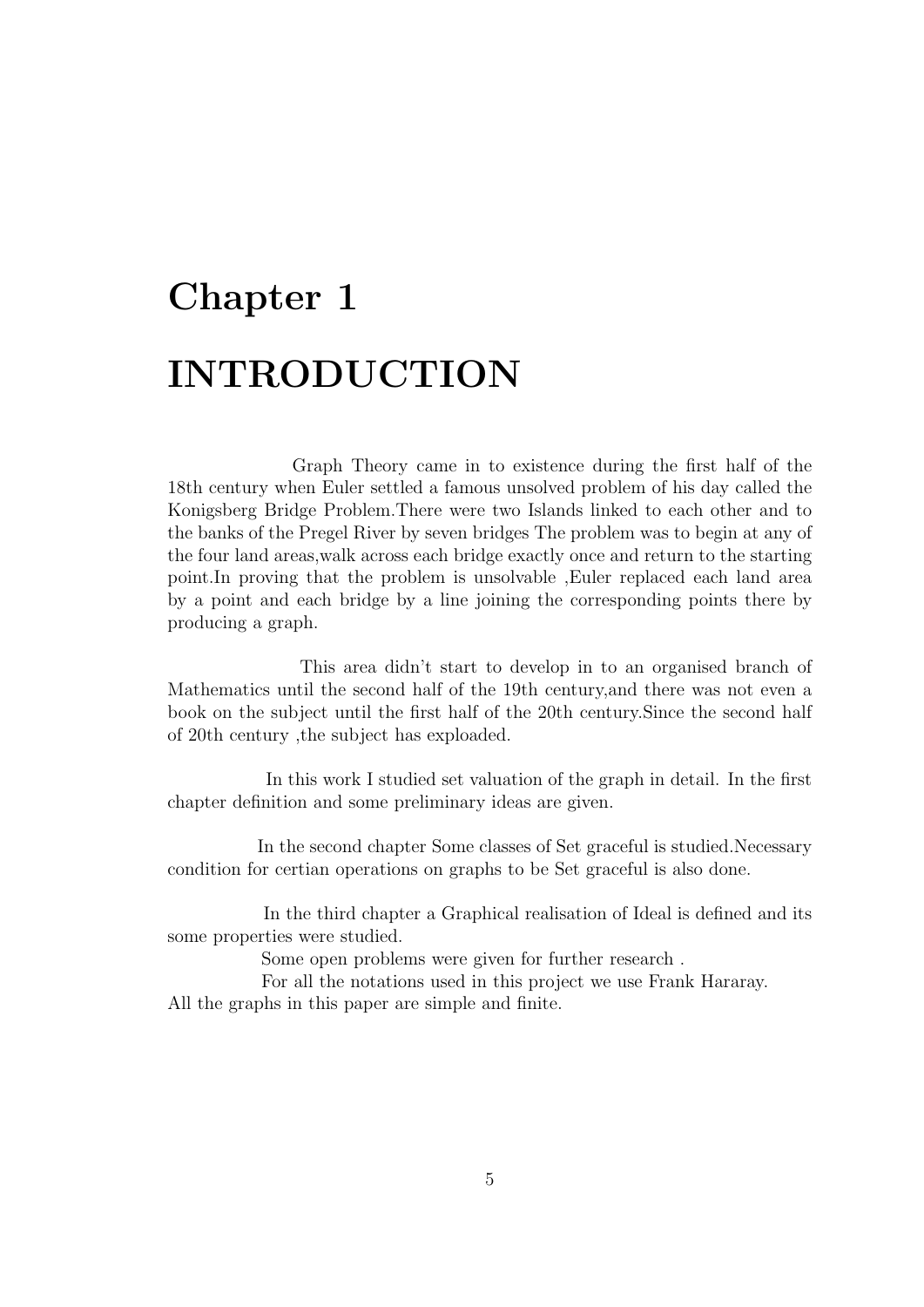# Chapter 2 PRELIMINARIES

In this chapter we give definition and some basic properties of graphs necessary for this project.

## 2.1 Graph

A graph G consists of a finite nonempty set  $V = V(G)$  of p vertices together with a prescribed set E of q unordered pairs of distinct vertices of V.Each pair  $e = (u, v)$  of vertices in E is an edge of G, and e is said to join u and v.We write  $e = uv$  and say that u and v are adjacent vertices; vertex u and edge e are incident with each other, as are v and e.If two distinct edges  $e_1$  and  $e_2$ are incident with a common vertex ,then they are adjacent edges.A graph with p vertices and q edges is called a  $(p, q)$  graph.

Two edges are said to be parallel if their end vertices are same.



Figure 2.1: Graph

#### 2.1.1 Labeled Graph

A graph G is labeled when the p vertices are distinguished from one another by names such as  $v_1, v_2, ... v_n$ .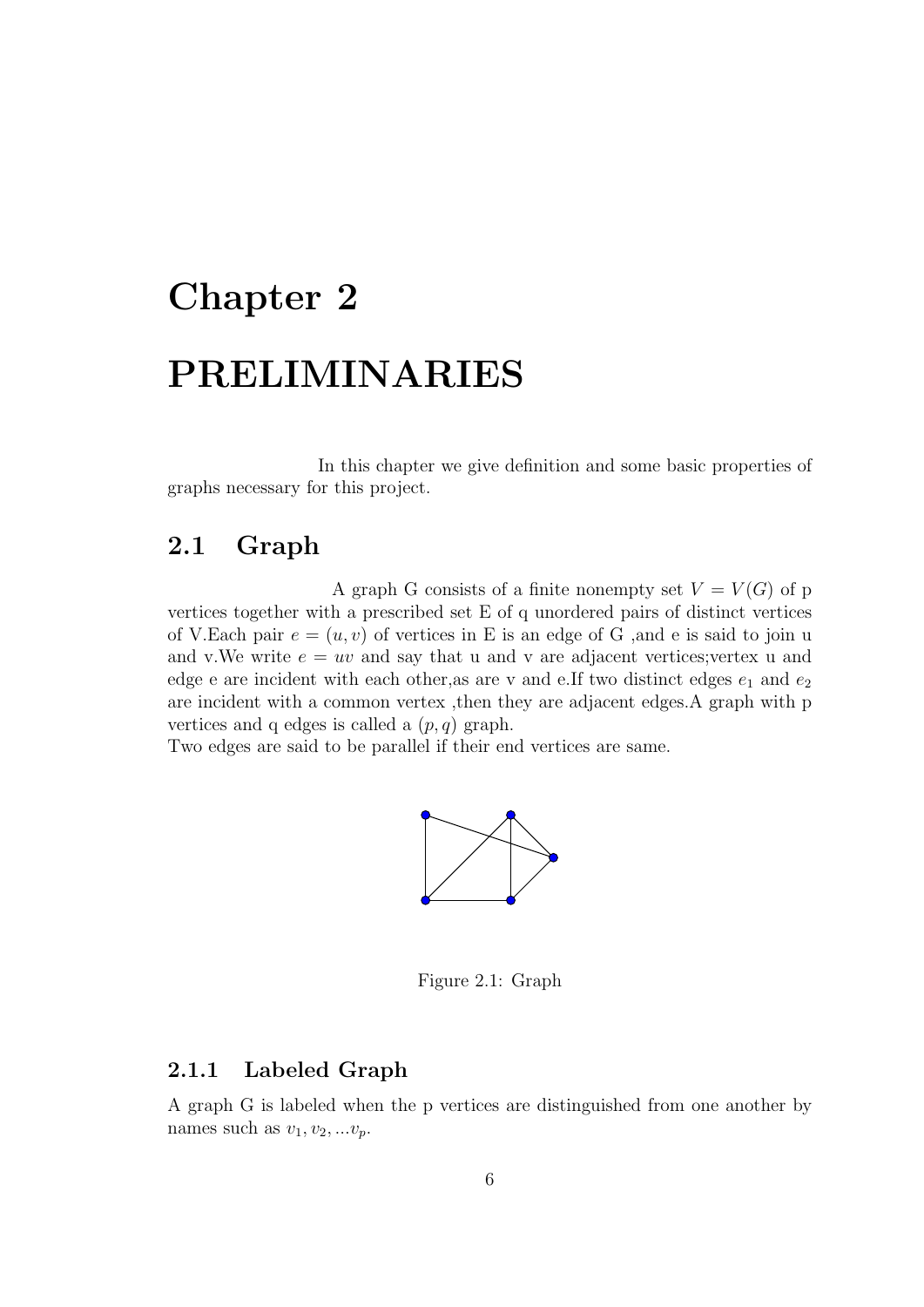

Figure 2.2: Labeled Graph

## 2.1.2 Simple Graph

A graph which has no loops and no parallel edges is called a simple graph.

## 2.1.3 Complete Graph

A graph is said to be complete if every pair of distinct vertices is joined by an edge. A complete graph on n vertices is denoted by  $K_n$ .  $K_n$  has  $\frac{n(n-1)}{2}$  edges.



Figure 2.3: The complete graph on seven vertices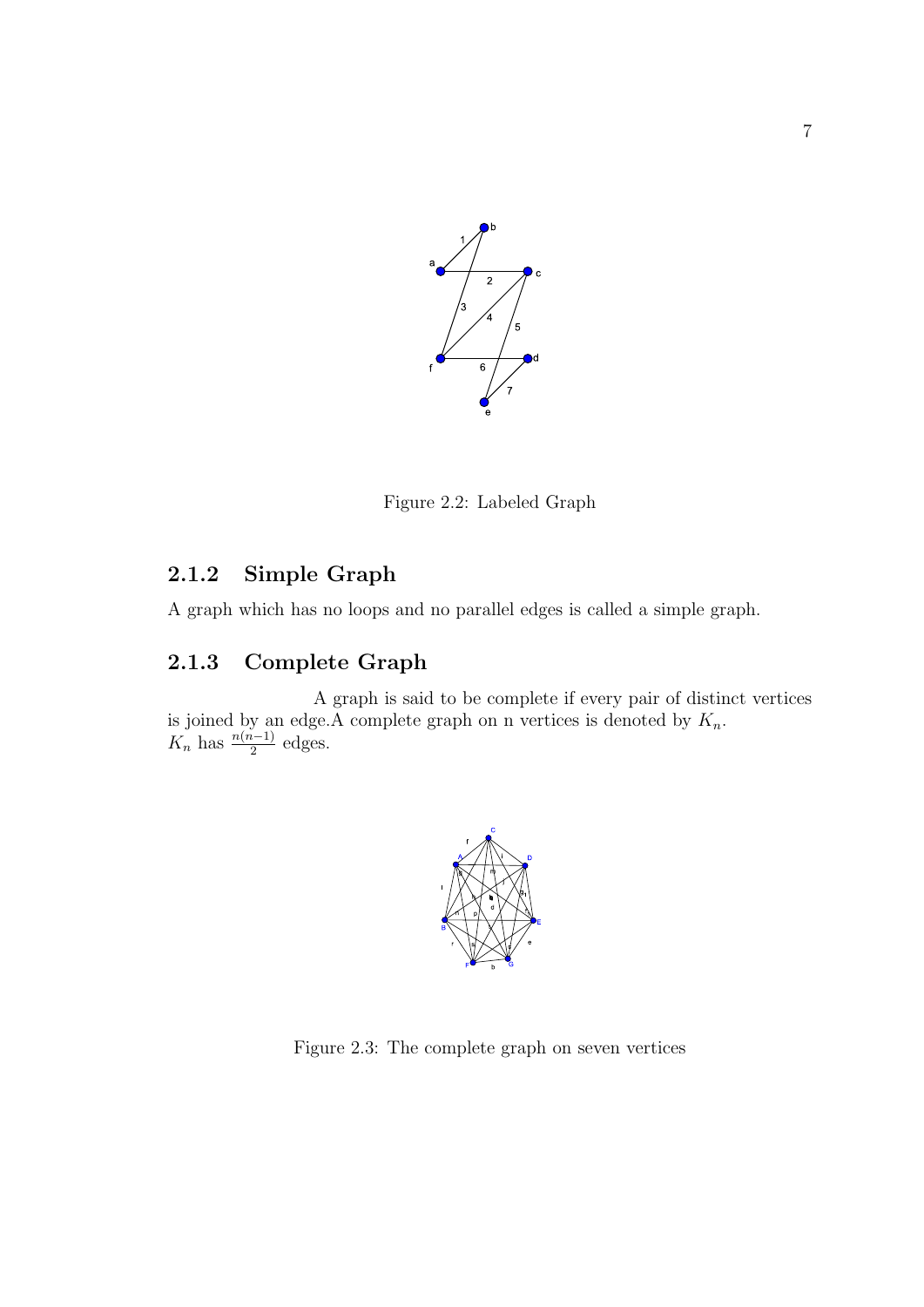# 2.2 Walks and Connectedness

A walk of a graph G is an alternating sequence of vertices and edges  $v_0e_1v_1e_2v_2e_3v_3\ldots e_nv_n$  in which each edge is incident with the two vertices immediately preceding and following it.It is called a  $v_0 - v_n$  walk. If  $v_0 = v_n$  it is called a closed walk and is open otherwise.

A walk is a trail if all the edges are distinct, and a path if all the vertices are distinct. A path with n vertices is denoted by  $p_n$ .

If the walk is closed ,then it is a cycle provided its n vertices are distinct and  $n \geq 3.A$  cycle with n vertices is denoted by  $C_n$ .



Figure 2.4: A cycle on 5 vertices

A graph is connected if every pair of vertices are joined by a path,othewise it is called a disconnected graph.



Figure 2.5: A disconnected graph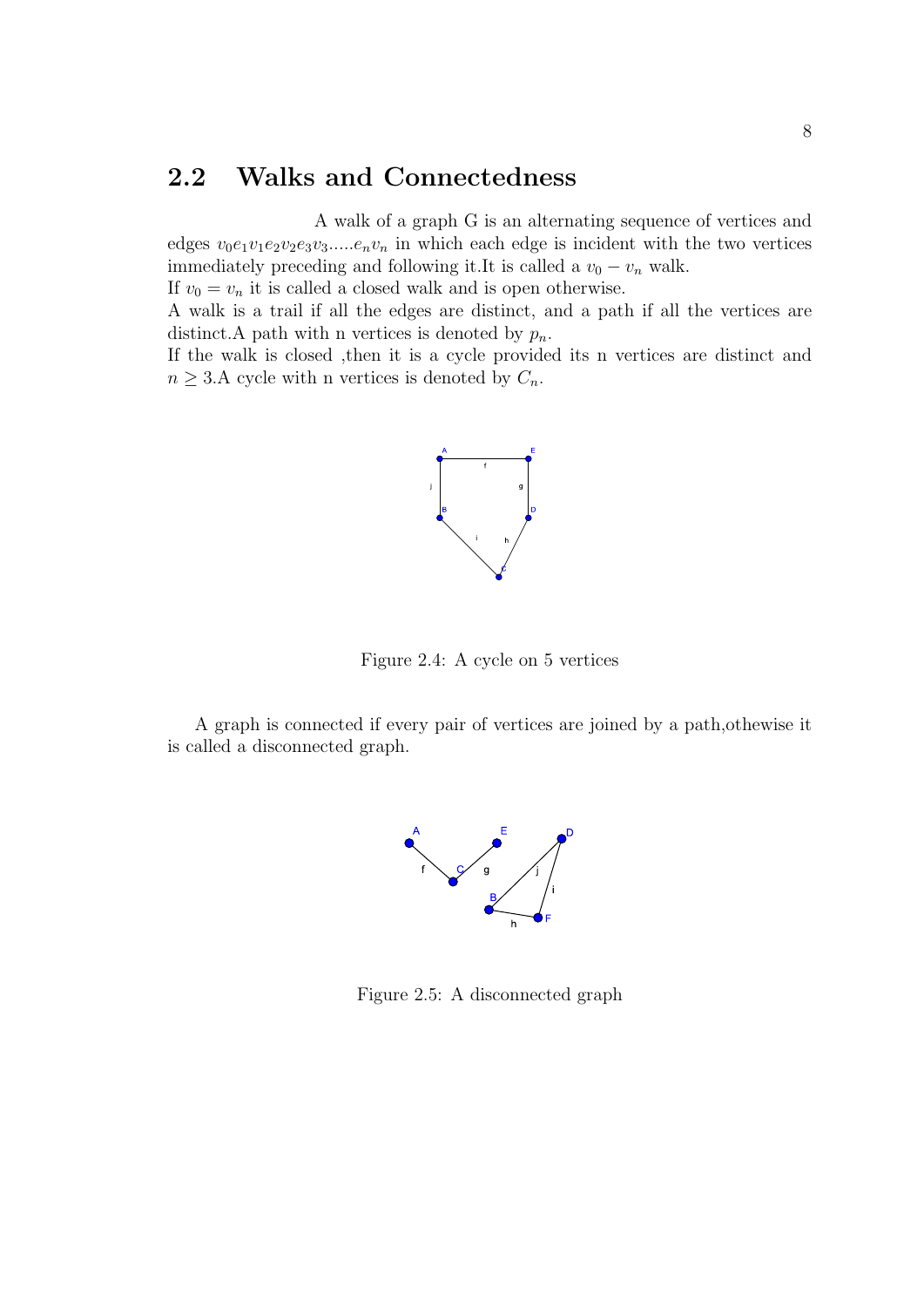# Chapter 3

# Some Classes of Set Graceful Graphs

### 3.1 Introduction

Motivated from number valuations of graphs,B.D.Acharya defined Set indexer,set graceful and set sequential graphs in 1983 .Subsequently many researchers have worked with set valued graph and found some classes of these graph.Many problems in this area are to be solved.

In this chapter we have studied some binary operations on certain classes of set graceful graphs. Necessary conditions for certain graphs to be set graceful and biset graceful have been studied.

# 3.2 Preliminaries

Definition 3.2.1. [2]

Let  $G = (V, E)$  be a graph, X be non empty set and  $2<sup>X</sup>$  denote the set of all subsets of X.A set indexer of G is an injective set valued function  $f: V(G) \to 2^X$  such that the function  $f^{\oplus}: E(G) \to 2^X - \{\emptyset\}$  defined by  $f^{\oplus}(UV) =$ 

 $f(U) \oplus f(V)$  for every  $U, V \in E(G)$  is also injective, where  $\oplus$  denotes the symmetric difference of sets.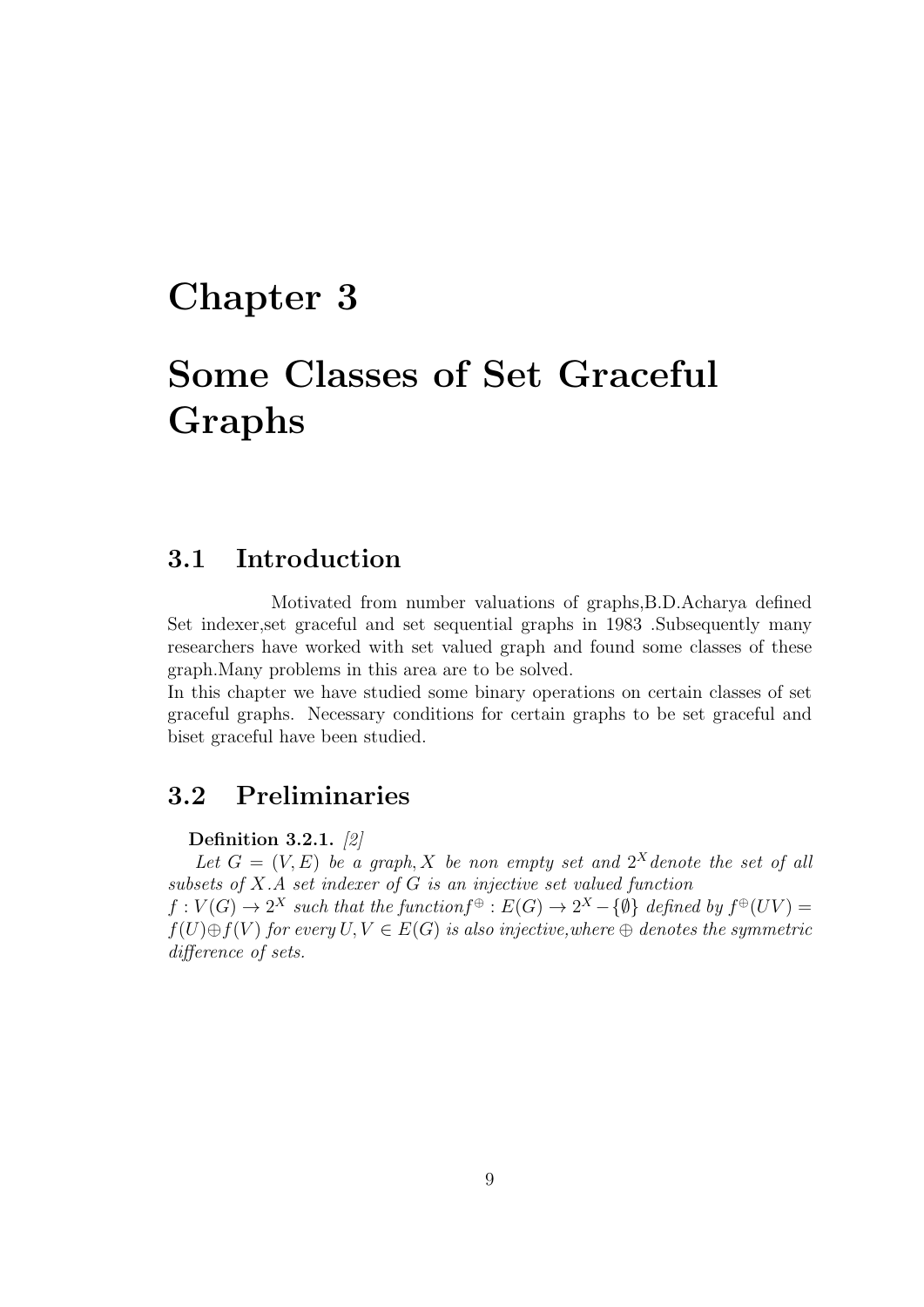

Figure 3.1: A set indexed graph.

**Theorem 3.2.2.** [2] Every graph has a set indexer.

#### Definition 3.2.3. [2]

A graph  $G = (V, E)^{\mathsf{T}}$  is said to be set graceful if there exist a nonempty set X and a set indexer  $f: V(G) \to 2^X$  such that  $f^{\oplus}(E(G)) = 2^X - {\emptyset}$ , such an indexer being called set graceful labeling of G.



Figure 3.2: set graceful labeling of  $K_6$ .

The following theorem gives a straight forward necessary condition for a graph G to be set graceful.

**Theorem 3.2.4.** [2] If  $G = (p, q)$  be a set graceful graph, then  $q = 2^m - 1$  and  $p \leq q+1$ . The smallest such positive integer m is called the set indexing number.

**Definition 3.2.5.** [9] Let  $G_1$  and  $G_2$  be two graphs with disjoint vertex sets  $V_1$ and  $V_2$  then, their

join  $G_1 + G_2$  consists of  $G_1 \cup G_2$  and all the edges joining  $V_1$  with  $V_2$ .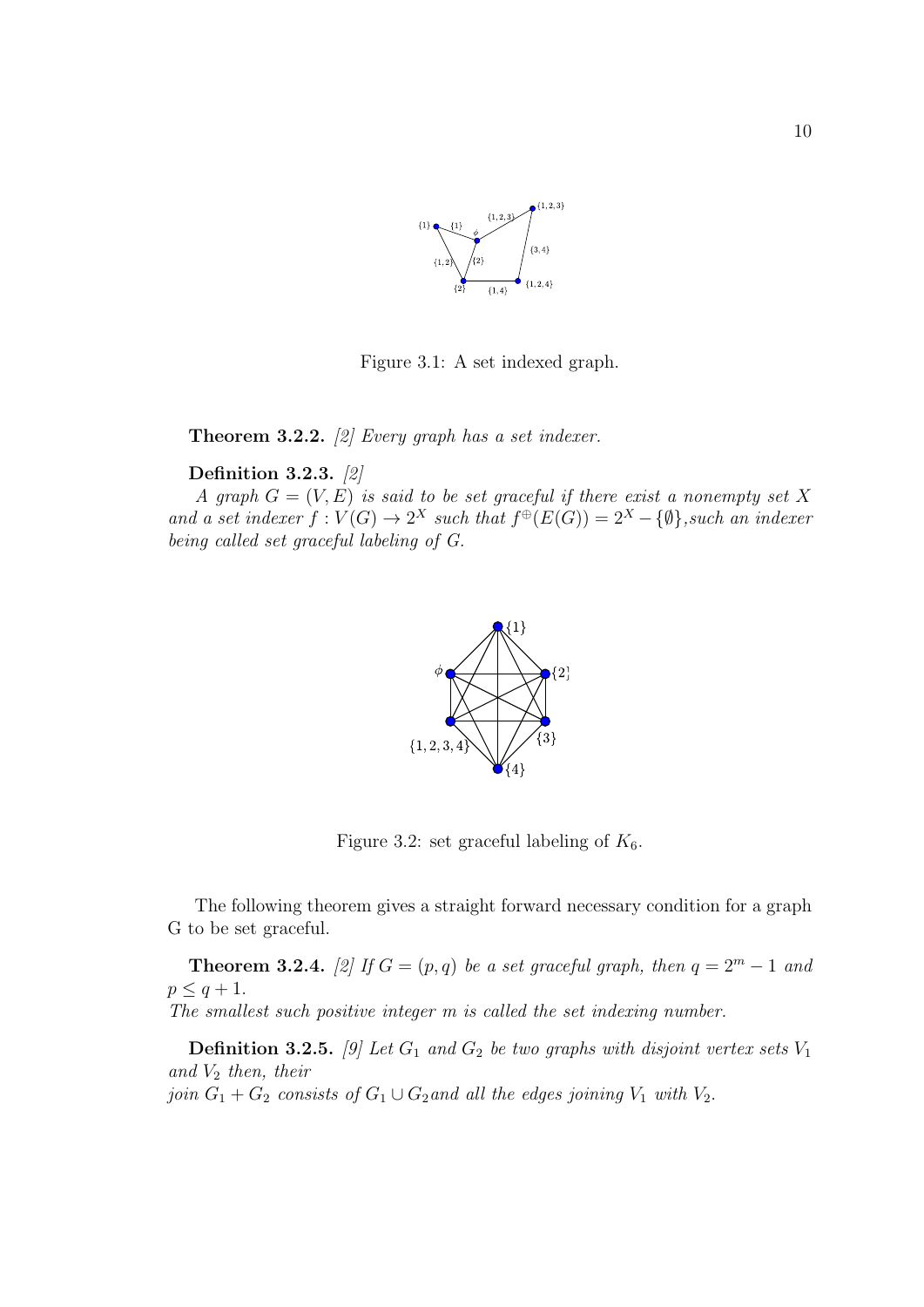

Figure 3.3: The join of  $P_2$  and  $P_3$ 

**Definition 3.2.6.** [9] Let  $G_1 = (V_1, E_1)$  and  $G_2 = (V_2, E_2)$  are two graphs. Then their cross product  $G_1 \times G_2$  is defined as follows, two points  $u = (u_1, u_2)$  and  $v = (v_1, v_2)$  in  $V = V_1 \times V_2$  are adjacent in  $G_1 \times G_2$  if  $u_1 = v_1$  and  $u_2$  adjacent to  $v_2$  or  $u_2 = v_2$  and  $u_1$  adjacent to  $v_1$ .



Figure 3.4: The cross produt of  $P_2$  and  $P_3$ 

**Definition 3.2.7.** [6] The corona of two graphs  $G_1 = (p_1, q_1)$  and  $G_2 = (p_2, q_2)$ is the graph  $G_1 \circ G_2$  formed from one copy of  $G_1$  and  $\sqrt{V(G_1)}$  copies of  $G_2$  where the i<sup>th</sup> vertex of  $G_1$  is adjacent to every vertex in the i<sup>th</sup> copy of  $G_2$ .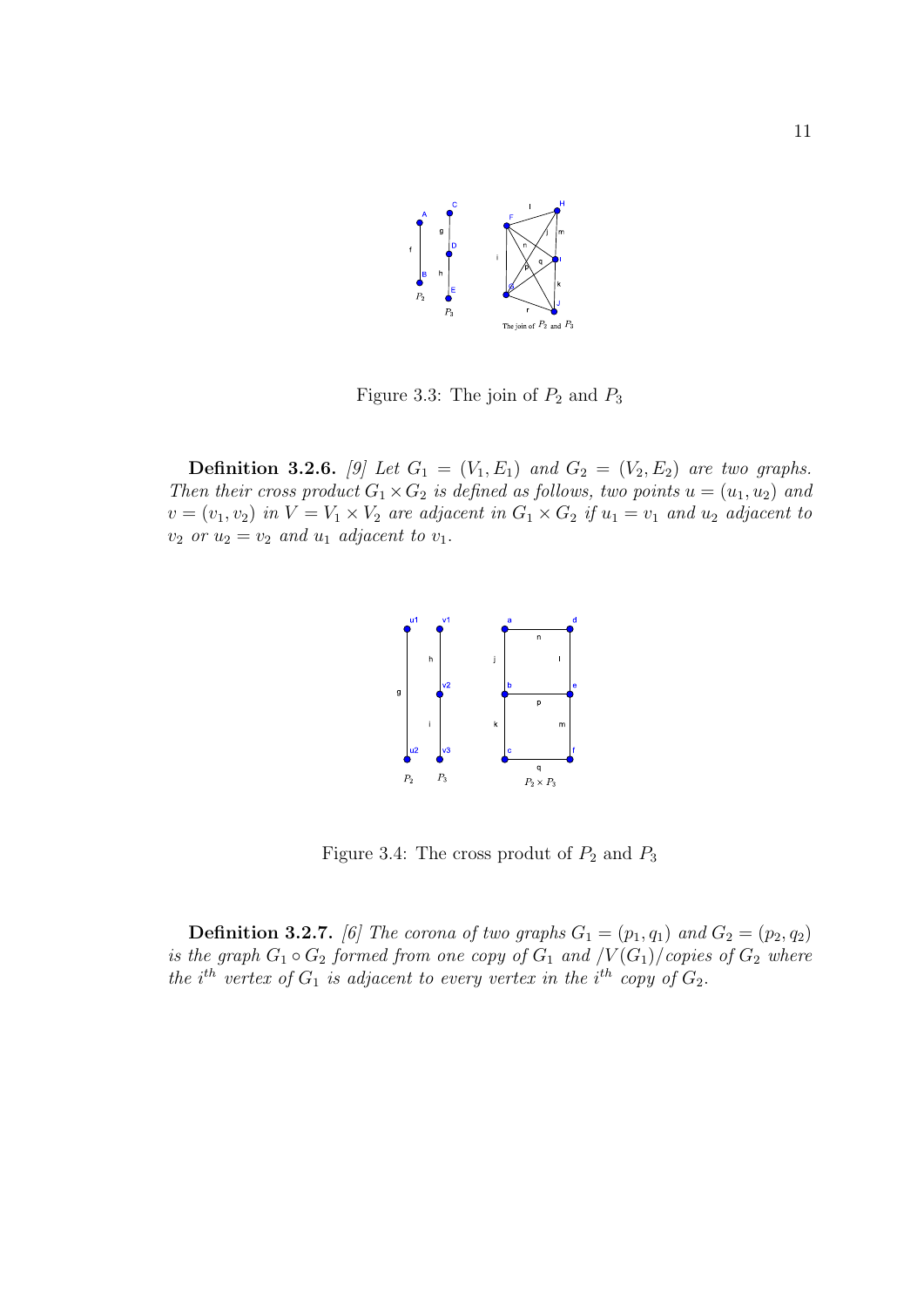

Figure 3.5: The corona of  $K_2$  and  $K_3$ 

Theorem 3.2.8. [6] The complete graph  $K_n$  is set graceful if and only if  $n \in \{1, 2, 3, 6\}$ .



Figure 3.6: Set Graceful Labeling of  $K_3$ 

**Definition 3.2.9.** [9] The line graph of a graph G, denoted by  $L(G)$ , has  $E(G)$ as its vertex set with two vertices of  $L(G)$  are adjacent whenever the corresponding edges of G are adjacent.

# 3.3 Some binary operations on set graceful graphs.

**Theorem 3.3.1.** A necessary condition for the cross product  $G_1 \times G_2$  of two set graceful graphs  $G_1 = (p_1, q_1)$  and  $G_2 = (p_2, q_2)$  to be set graceful is that  $p_1$  and p<sup>2</sup> are of opposite parities.

*Proof.* Let  $G_i$  has  $p_i$  vertices and  $q_i$  edges for  $i = 1, 2$ . Then  $q_i = 2^{n_i} - 1$  where  $n_i$ are the set indexing number for each  $G_i$ . If  $G_1 \times G_2$  is set graceful then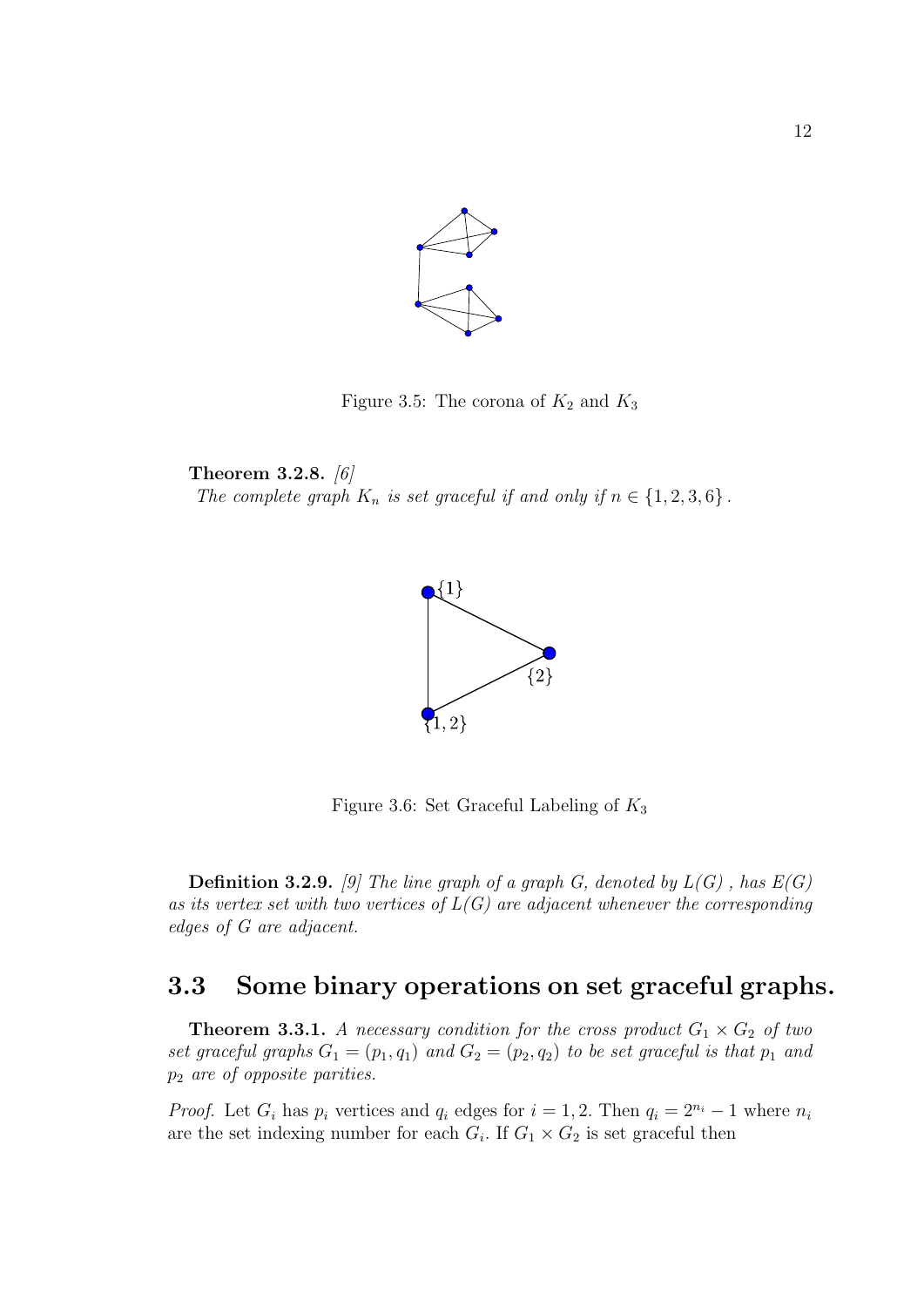$p_1(2^{n_2}-1)+p_2(2^{n_1}-1)=2^k-1$  for some  $k \in N$ . Then  $p_12^{n_2}+p_22^{n_1}=2^k-1+p_1+p_2$ .Hence  $p_1 + p_2$  must be odd. Therefore either  $p_1$  is odd and  $p_2$  is even or  $p_2$  is odd and  $p_1$  is even . Hence the theorem.

**Remark 3.3.2.** Converse of the above result is not true as  $K_3 \times K_2$  is not set graceful.

**Theorem 3.3.3.** If T is a Set graceful tree with n vertices, then  $K_1 + T$  is Set graceful.

*Proof.* Let  $G = K_1 + T$ . Since T is Set Graceful ,T has  $2^n$  vertices and  $2^n - 1$ edges for some  $n \in N$ . Take  $V(T) = \{v_1, v_2, \dots, v_{2^n}\}\$ and  $V(K_1) = \{u\}$  so that  $V(G) = \{u, v_1, v_2,...v_{2^n}\}.$  Then  $|V(G)| = 2^n + 1$  and

 $/E(G)$  =  $2^{n+1} - 1$ . Define  $X_n = \{1, 2, 3, ..., n\}$ . Define the labelling  $f : V(G) \to$  $2^{X_{n+1}}$  as follows. Label u by  $X_{n+1}$  and  $v_i$  by subsets of  $X_n$ ,

for each  $i = 1, 2, \dots, 2^n$  in such away that T is Set graceful. Then the labelling of edges of G are injective and

 $f^{\oplus}(G) = 2^{X_{n+1}} - {\emptyset}.$  Therefore G is Set graceful.





Figure 3.7: Set Graceful Labeling of join of  $K_1$  and a tree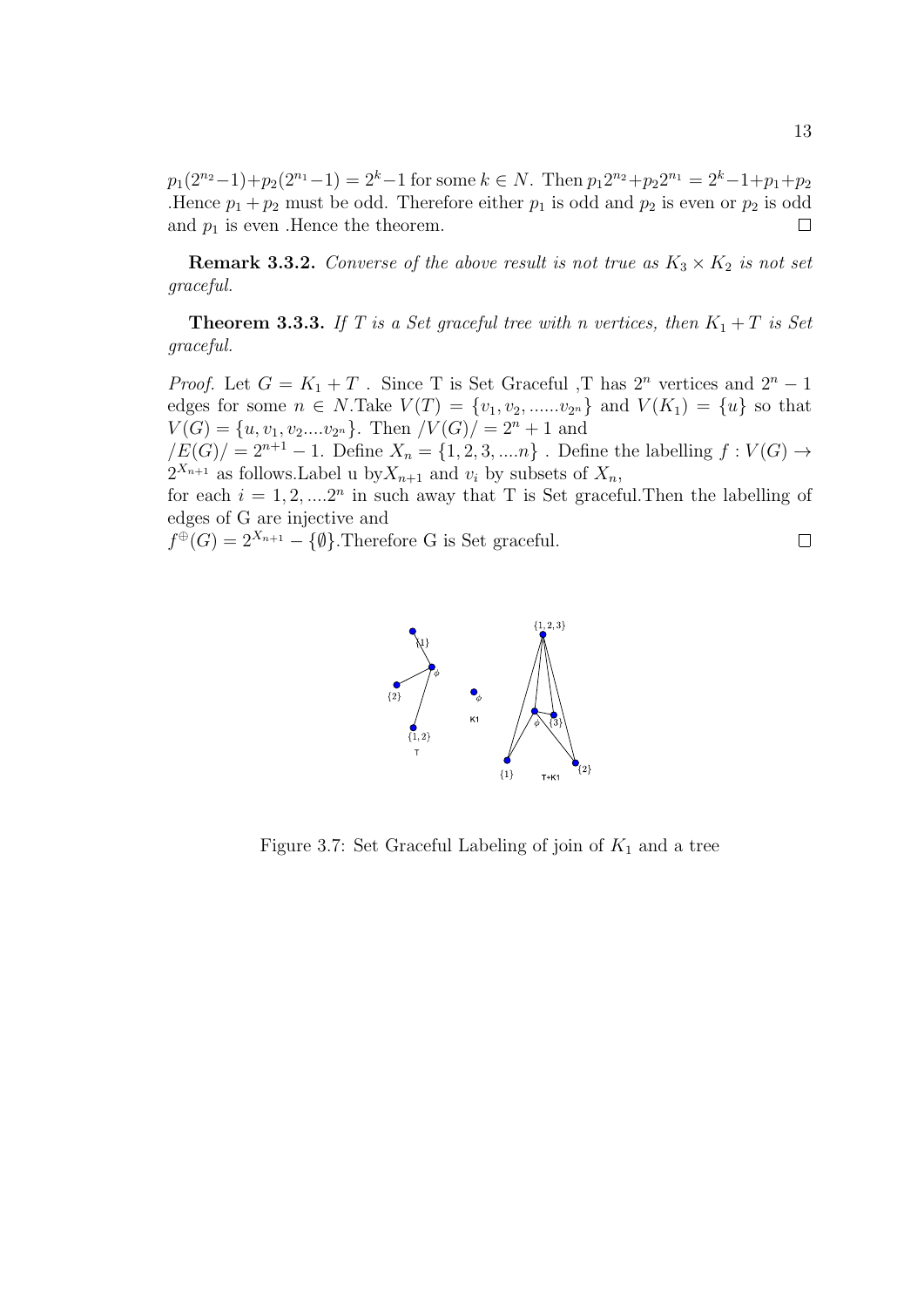**Theorem 3.3.4.** A necessary condition for the corona  $G_1 \circ G_2$  of two set graceful graphs  $G_1 = (p_1, q_1)$  and  $G_2 = (p_2, q_2)$  to be set graceful is that  $p_1 \equiv 0 \pmod{2}$  or  $p_2 \equiv 1 \pmod{2}$  or both.

*Proof.* Let  $G_i$  has  $p_i$  vertices and  $q_i$  edges for  $i = 1, 2$ . Then  $q_i = 2^{n_i} - 1$  where  $n_i$ are the set indexing number for each  $G_i$ . Then  $G_1 \circ G_2$  has  $p_1(1+p_2)$  vertices and  $q_1 + p_1(p_2 + q_2)$  edges.

Then if  $G_1 \circ G_2$  is set graceful we have  $q_1 + p_1(p_2 + q_2) = 2^k - 1$  for some  $k \in N$ . Therefore  $2^{n_1} - 1 + p_1p_2 + p_1(2^{n_2} - 1) = 2^k - 1$ . Hence  $2^{n_1} + p_1 2^{n_2} - 2^k = p_1 - p_1 p_2$ . That is 2 divides  $p_1(1-p_2)$ . Hence  $p_1 \equiv 0 (mod2)$  or  $p_2 \equiv 1 (mod2)$  or both.  $\Box$ 

**Remark 3.3.5.** Converse of the above result is not true as  $K_3 \circ K_2$  is not set graceful.

**Definition 3.3.6.** [8] The Boolean lattice  $BL_n$  is the graph whose vertex set is the set of all subsets of  $\{1, 2, 3, \ldots, n\}$  where two subsets X and Y are adjacent if there symmetric difference has precisely one element.

Obsesrvation 3.3.7. No Boolean lattice is set graceful as labeling of edges is not injective.

**Definition 3.3.8.** [6] An n–sun is a graph that consists of a cycle  $C_n$  and an edge

terminating in vertex of degree one attached to each vertex of  $C_n$ .

Obsesrvation 3.3.9. The n−sun is not set graceful for every n.

### 3.4 Biset Graceful Graphs

**Definition 3.4.1.** [6] A graph G is called biset graceful if G and its line graph  $L(G)$  are set graceful.

**Theorem 3.4.2.** If  $G = (p, q)$  is a biset graceful graph, then sum of squares of degrees of vertex is divisible by 4, when  $p \geq 3$ .

*Proof.* Suppose  $G = (p, q)$  be a biset graceful graph. Then  $q = 2^m - 1$  for some  $m \in N$ . Also  $L(G) = (-q, -q + (\sum d_i^2)/2)$ . Then −  $q + (\sum d_i^2)/2 = 2<sup>n</sup> - 1$  for some  $n \in N$ .

But then ,  $-2^m + 1 + (\sum d_i^2)/2 = 2$  $\sum$  $n-1$  $d_i^2 = 4(2^{n-1} + 2^{m-1} - 1).$ Hence the result.

.

 $\Box$ 

**Remark 3.4.3.** When  $p = 2$ ,  $\sum d_i^2$  is divisible by 2.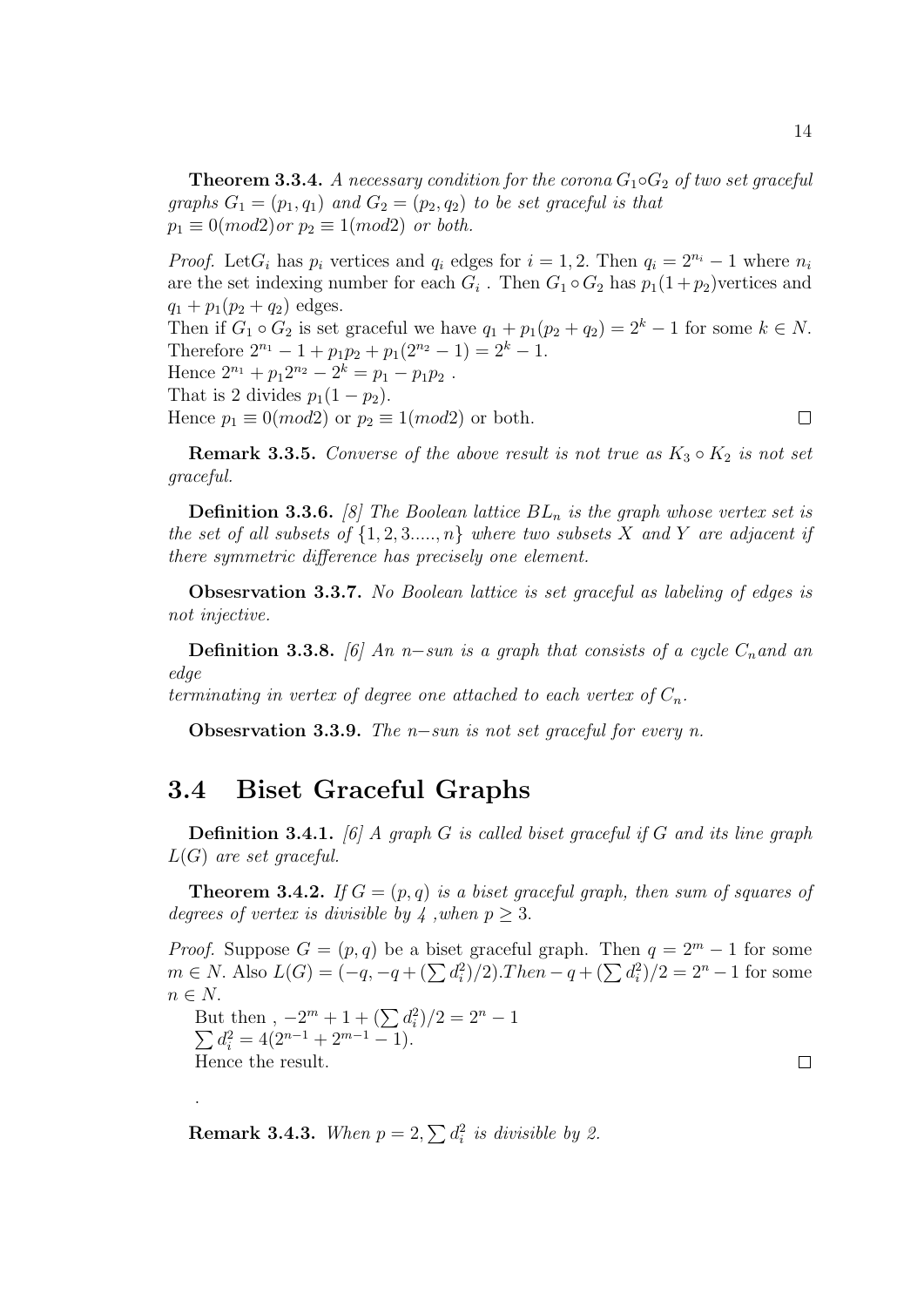**Remark 3.4.4.**  $P_2$  is the only biset graceful path. Since no path  $P_n, n \geq 3$  is set graceful and both  $P_2$  and  $L(P_2) = K_1$  are set graceful.

**Problem 3.4.5.**  $K_3 \times K_6$  is set graceful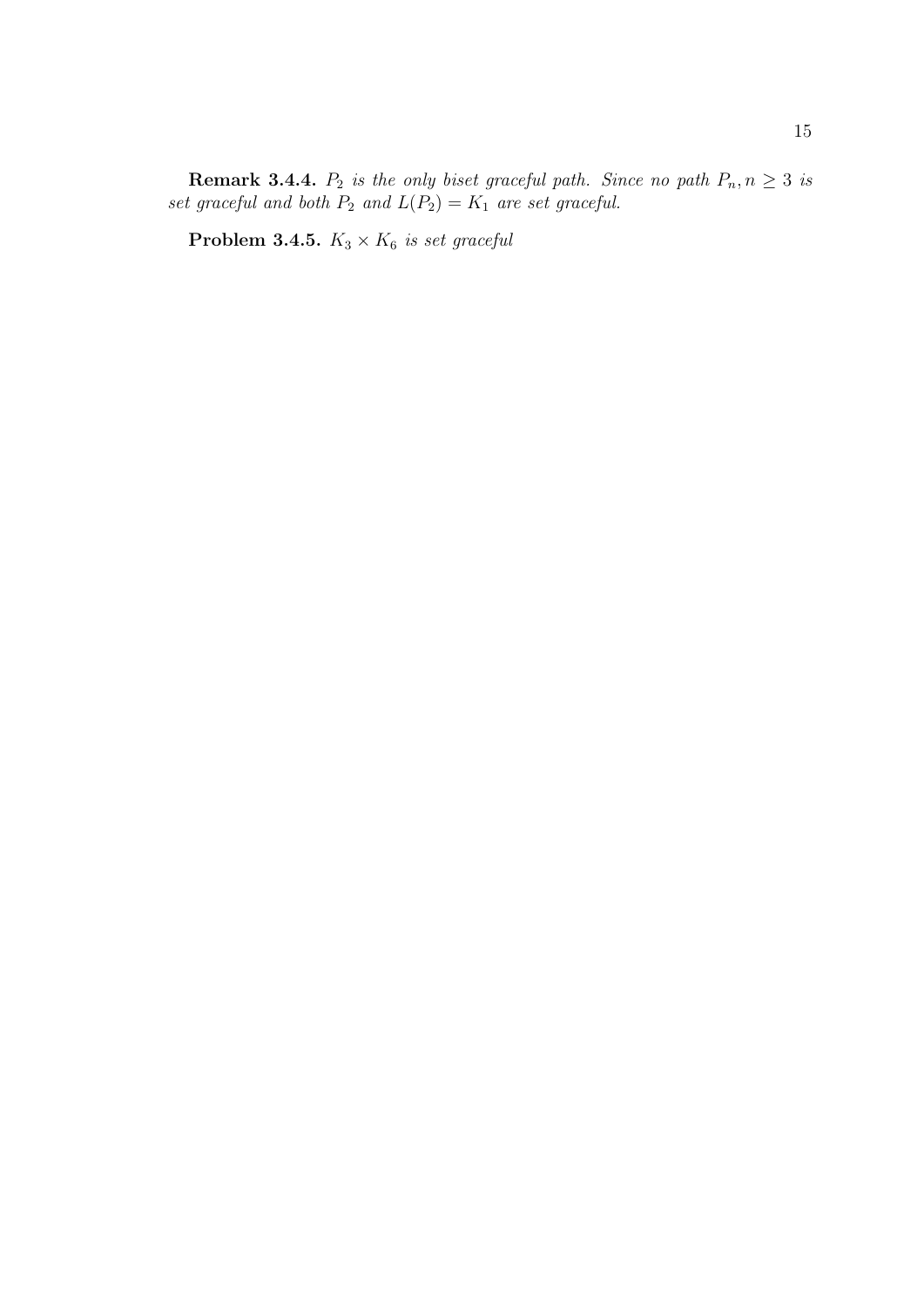# Bibliography

- [1] B. D. Acharya, Set-valuations of graphs and their applications, MRI Lecture Notes in Applied Mathematics, No.2, Mehta Research Institute of Mathematics and Mathematical Physics, Allahabad, 1983, 218-242.
- [2] B. D. Acharya, Set-indexers of a graph and set-graceful graphs, Bull. Allahabad Math. Soc., 16(2001), 1-23.
- [3] B. D. Acharya and S.M.Hegde, Set-sequential graphs, Nat. Acad. Sci. Letters, 8(12), 1985, 387-390.
- [4] S. M. Hegde, Set colorings of graphs, European Journal of Combinatorics, 30(7)2009,986-995.
- [5] F Harary, Graph Theory, Addison-Wesley Pub House, 1963.
- [6] K. L. Princy, Some Studies on Set Valuations of Graphs-Embedding and NP-Completeness, Ph. D. Thesis, Kannur University, 2007.
- [7] K. L. Princy, Labelling of Embedded Graph, Minor Research Project submitted to UGC.
- [8] Bondy and Murthy, Graph Theory,Springer International edition.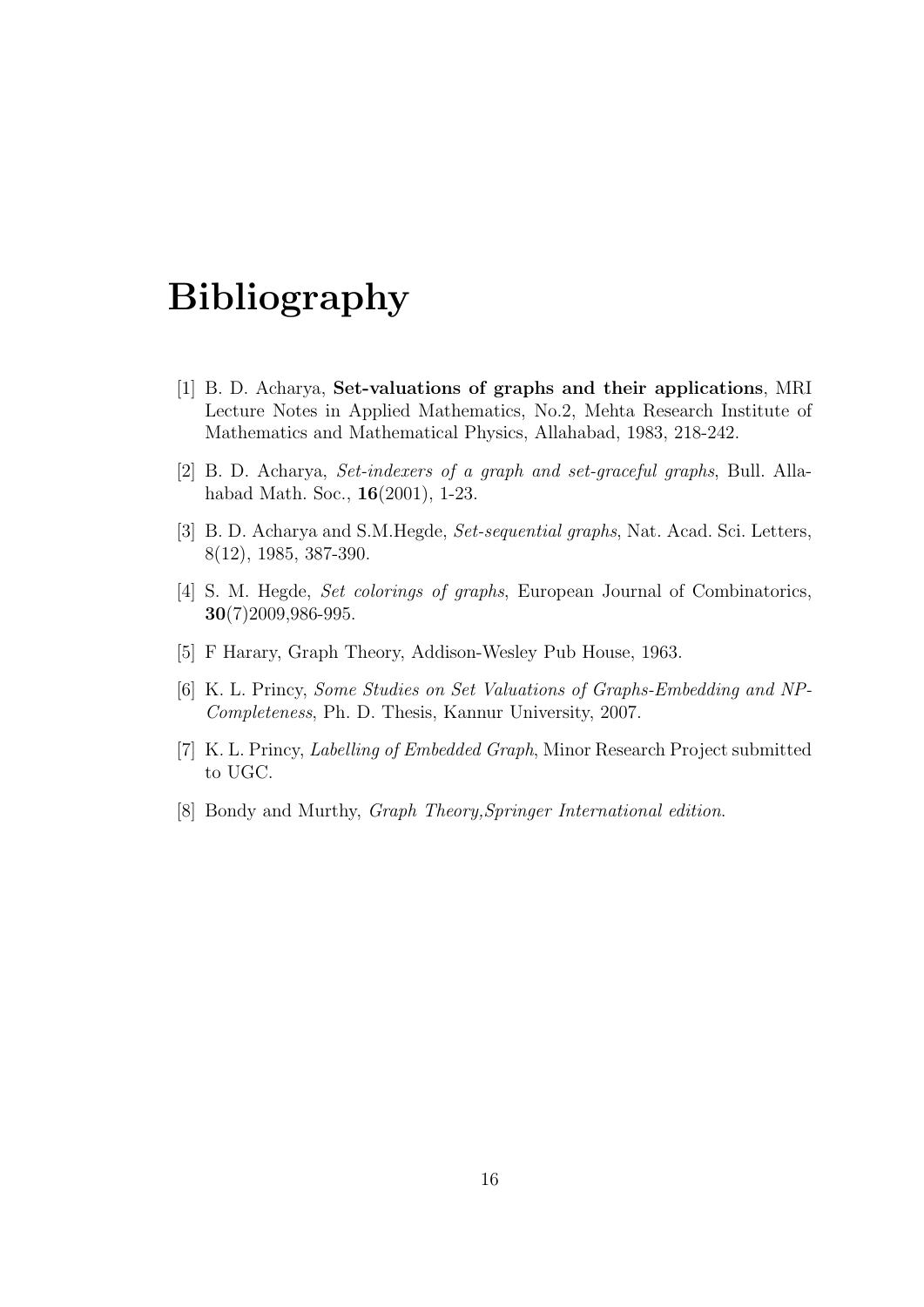# Chapter 4

# Graphical Realisation of Ideals

## 4.1 Introduction

Motivated from number valuations of graphs,B.D.Acharya defined Set indexer, set graceful and set sequential graphs in 1983. Let  $G = (V, E)$  be a graph, X be non empty set and  $2^X$ denote the set of all subsets of X.A set indexer of G is an injective set valued function  $f: V(G) \to 2^X$  such that the function  $f^{\oplus}: E(G) \to 2^{X} - \{\emptyset\}$  defined by  $f^{\oplus}(UV) = f(U) \oplus f(V)$ for every  $U, V \in E(G)$  is also injective, where  $\oplus$  denotes the symmetric difference of sets. A graph  $G = (V, E)$  is said to be set graceful if there exist a nonempty set X and a set indexer  $f: V(G) \to 2^X$  such that

 $f^{\oplus}(E(G)) = 2^{X} - {\emptyset}$ , such an indexer being called set graceful labeling of G. A filter on a non-empty set X is a non-empty family  $\mathcal F$  of subsets of X which satisfies the following conditions.

(i)  $\emptyset \notin \mathcal{F}$ 

- (ii)  $F$  is closed under finite intersections
- (iii) if  $B \in \mathcal{F}$  and  $B \subset A$ , then  $A \in \mathcal{F}$  for all  $A, B \subset X$ .

**Definition 4.1.1.** [6] A filter  $\mathcal F$  on a set  $X$  is said to be graphically realisable if there exists a connected graph  $G = (V, E)$  and a set indexer  $f: V \to 2^X$  such that  $f(V) = \mathcal{F}$ . The graph G is said to be the graphical realisation of the filter  $\mathcal{F}$ .

### 4.2 Ideals and Their Graphical Realisations

**Definition 4.2.1.** An *ideal* in a non-empty finite set  $X$  is a non-empty family  $\mathcal I$  of subsets of  $X$  which satisfies the following conditions.

- (ii)  $\mathcal I$  is closed under finite unions.
- (iii) if  $B \in \mathcal{I}$  and  $A \subset B$ , then  $A \in \mathcal{I}$  for all  $A, B \subset X$ .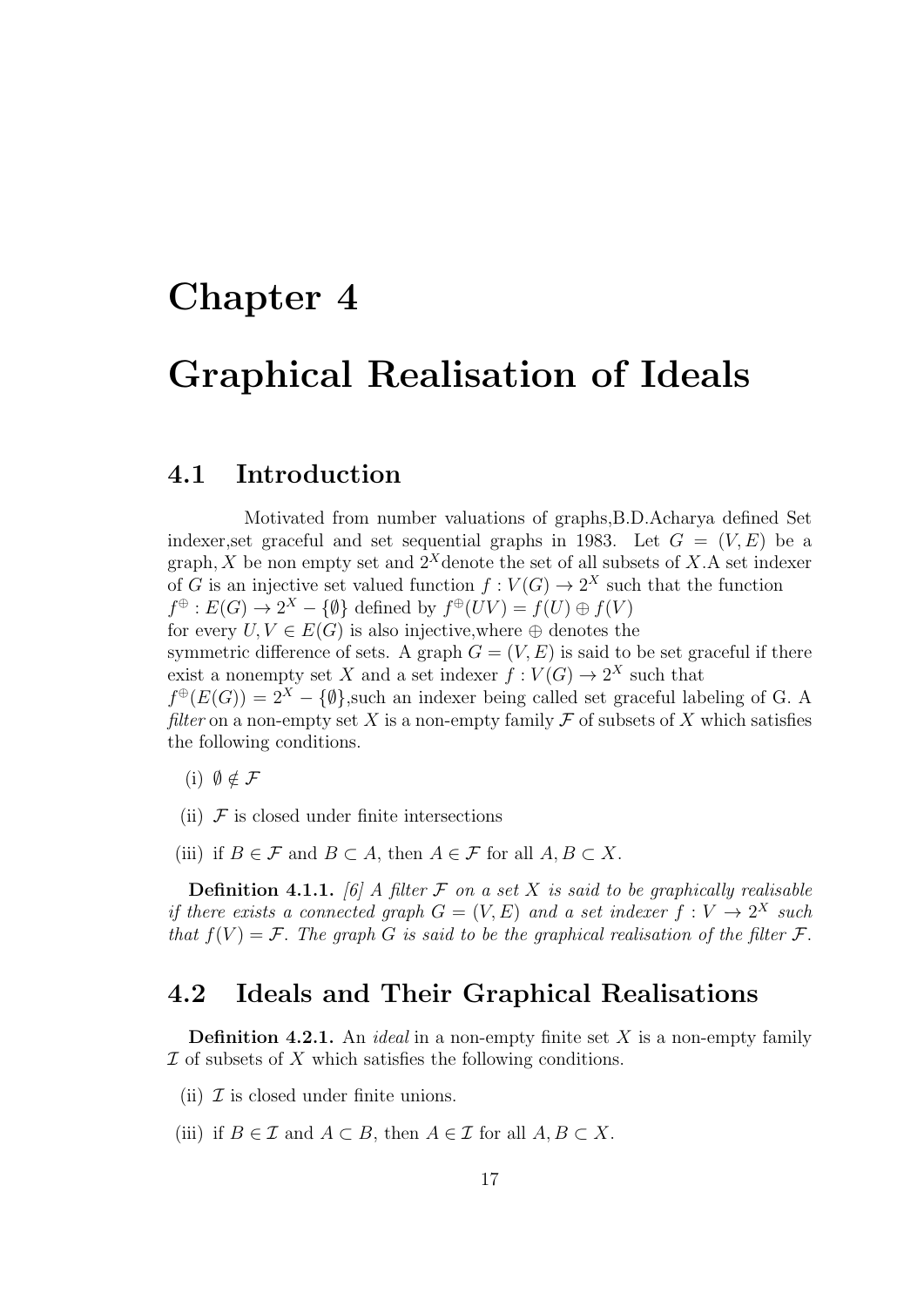An ideal  $\mathcal I$  is the family of subsets of a set A in  $\mathcal I$  with maximum cardinality. If A is of cardinality k then  $\mathcal I$  is of cardinality  $2^k$ . An ideal containing X is the power set  $2^X$  of X. The ideal which does not contain X is called a proper ideal.

Motivated from the graphical realisation of filters , here we introduce the concept of graphical realisation of ideals for a given non-empty finite set X.

**Definition 4.2.2.** An ideal  $\mathcal I$  on a set  $X$  is said to be graphically realisable if there exists a connected graph  $G = (V, E)$  and a set-indexer  $f: V \to 2^X$  such that  $f(V) = \mathcal{I}.$ 



Figure 4.1:  $K_{1,3}$  is the graphical realisation of the ideal  $\{\phi, \{1\}, \{2\}, \{1, 2\}\}\$ 

**Theorem 4.2.3.** Every ideal  $\mathcal I$  in a given non-empty finite set  $X$  is graphically realisable.

*Proof.* Suppose that  $\mathcal I$  is an ideal in a nonempty finite set X. If A is the element in  $\mathcal I$  with maximum cardinality n then all other elements in  $\mathcal I$  are subsets of A.Hence  $\mathcal I$  has  $2^n$  elements. Assign  $2^n$  elements of  $\mathcal I$  to  $2^n$  vertices and their symmetric differences to the  $2^n - 1$  edges of  $K_{1,2^n-1}$ , the star graph, respectively. Then the edge set are exactly all nonempty subsets of  $A$ . Hence every ideal  $\mathcal I$  is graphicaly realisable  $\Box$ 

From the proof of above theorem we can conclude that :

Corollary 4.2.4. The star graph  $K_{1,2<sup>n</sup>-1}$  is set graceful with respect to a set X of cardinality n.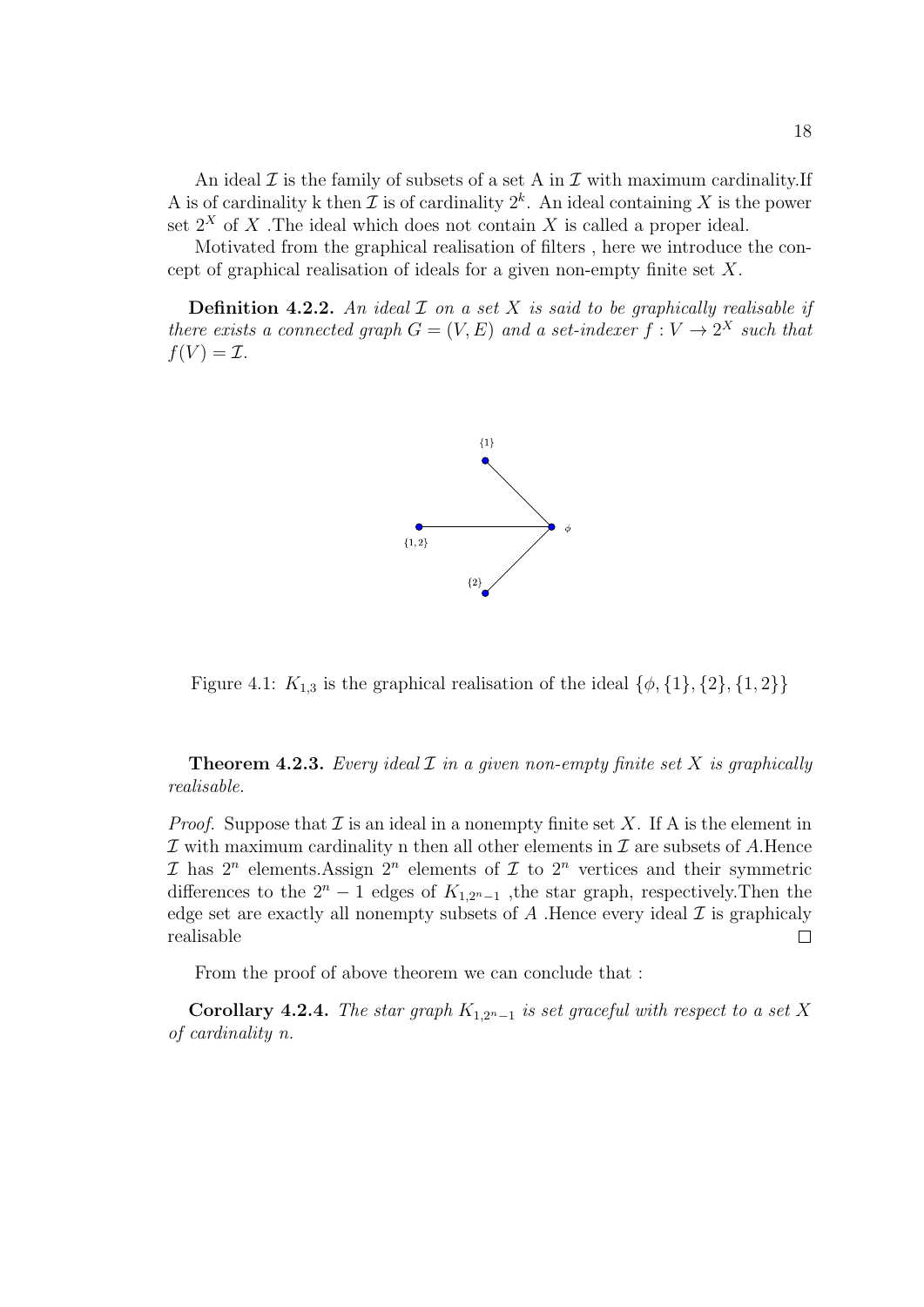

Figure 4.2:  $K_{1.7}$  is set graceful.

The following result gives a connection between grasphical realisation of an ideal and that of a filter.

**Theorem 4.2.5.** A graph  $G = (V, E)$  is a graphical realisation of a proper ideal if and only if it is a graphical realisation of a filter.

*Proof.* Suppose  $G = (V, E)$  is a graphical realisation of an ideal  $\mathcal I$  in a set X.  $\mathcal F$  is the family of all subsets of X which are compliment to each of the elements of  $\mathcal I$ . We claim that  $\mathcal F$  is a filter in X.

- (i)  $\emptyset \notin \mathcal{F}$ , since  $\mathcal I$  is a proper ideal.
- (ii) If  $A, B \in \mathcal{F}$ , then  $A^c$  and  $B^c$  are in *I*. Therefore their union  $A^c \cup B^c \in \mathcal{I}$ since  $\mathcal I$  is an ideal. That is  $(A \cap B)^c \in \mathcal I$ . Therefore  $A \cap B \in \mathcal F$ .
- (iii) Let  $A \subset B$  and  $A \in \mathcal{F}$ . Then  $B^c \subset A^c$  and since  $A^c \in \mathcal{I}$  we have  $B^c \in \mathcal{I}$ *I*. Therefore  $B \in \mathcal{F}$ . Hence  $\mathcal F$  is a filter in X.

Now  $|\mathcal{I}|$  = number of subsets of A ,where A is an element of  $\mathcal I$  with maximum cardinality.

 $|\mathcal{F}|$  = number of supersets of  $A^c$  in  $X = 2^{|X|-(|X|-k)} = 2^k = |\mathcal{I}|$ . Then for the graph  $G' = (V', E')$  obtained from G by assigning the vertices of G to its compliment in X we have  $E' = E$  since  $A \oplus B = A^c \oplus B^c$ . Then G' is a graphical realisation of the filter  $\mathcal F$ . and  $G$  is isomorphic to  $G'$ .

Conversely assume that  $G' = (V', E')$  is a graphical realisation of a filter  $\mathcal F$  in X. Then the graph  $G = (V, E)$  where  $E = E'$  and V is the set of all elements  $A<sup>c</sup>$ where  $A \in V'$  is a graphical realisation of ideal in X.  $\Box$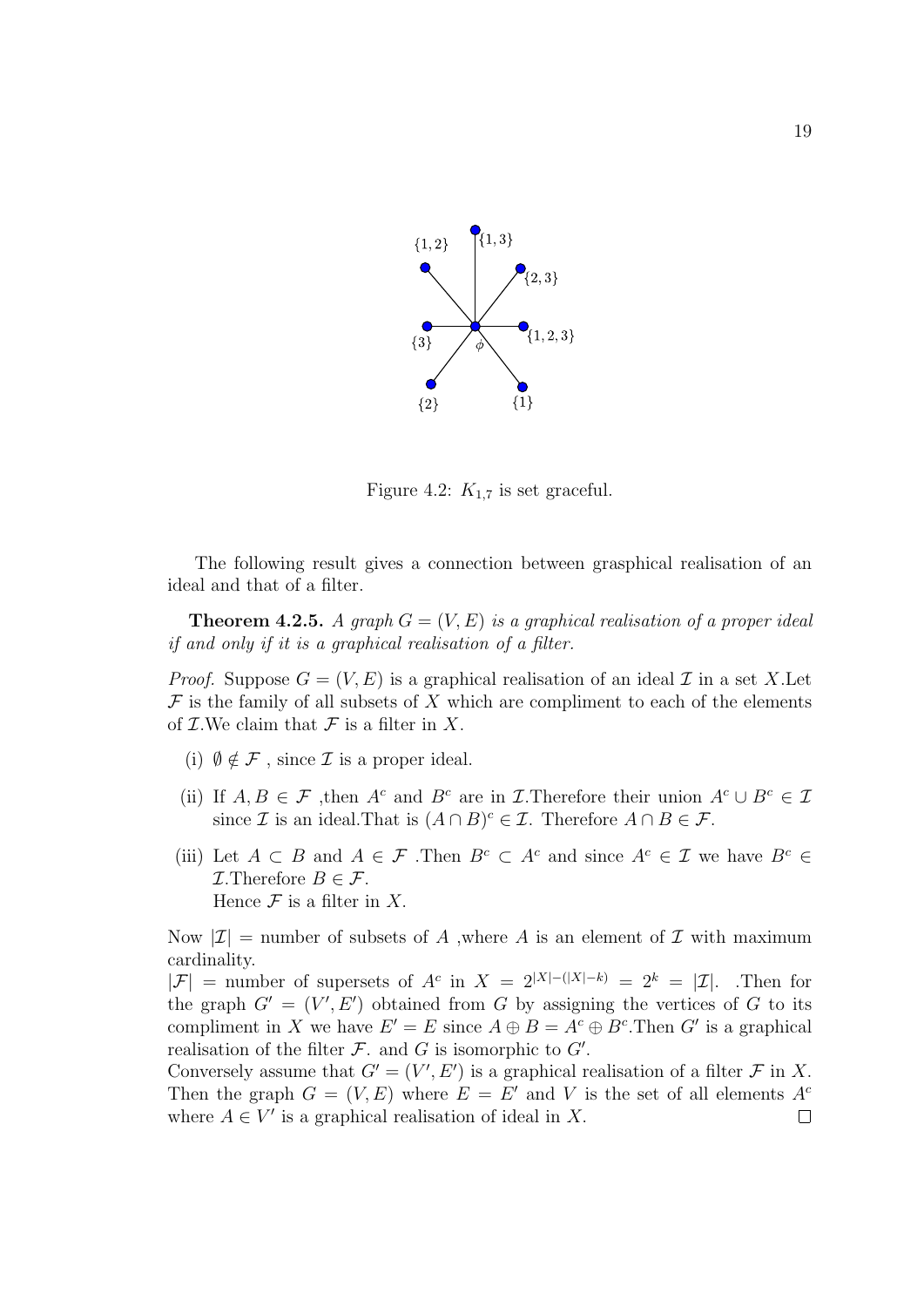

Figure 4.3:  $K_{1,3}$  as graphical realisation of an ideal and that of a filter

Remark 4.2.6. The filter in the above theorem is called the dual filter of the ideal I.

**Theorem 4.2.7.** [6] The graphical realisation of any filter is a tree.

From the above theorem and theorem 2.5 we can conclude that :

Corollary 4.2.8. The graphical realisation of any ideal is a tree.

Corollary 4.2.9.  $K_2$  is the only complete graph, which is a graphical realisation of an ideal .



Figure 4.4:  $K_2$  is the graphical realisation of the ideal  $\{\{1\}, \phi\}$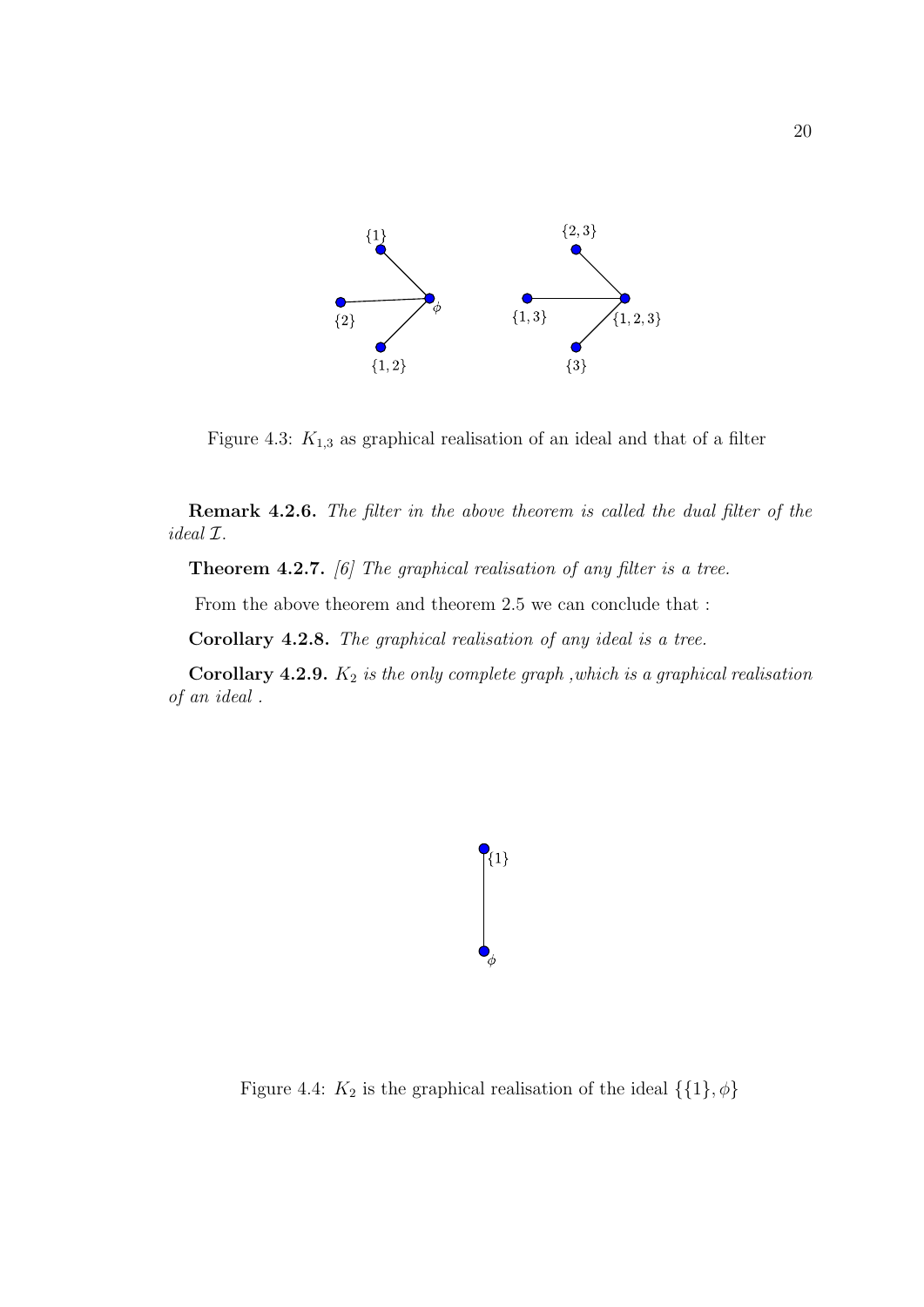Corollary 4.2.10. The graphical realisation of an ideal of cardinality 1 is  $K_1$ and that of cardinality 2 is  $K_2$ 

**Corollary 4.2.11.** [6] The graphical realisation of a filter of cardinality  $2^2$  is isomorphic to  $K_{1,3}$ .

From the above corollary and theorem 2.5 we can conclude that :

Corollary 4.2.12. The graphical realisation of an ideal of cardinality  $2^2$  is isomorphic to  $K_{1,3}$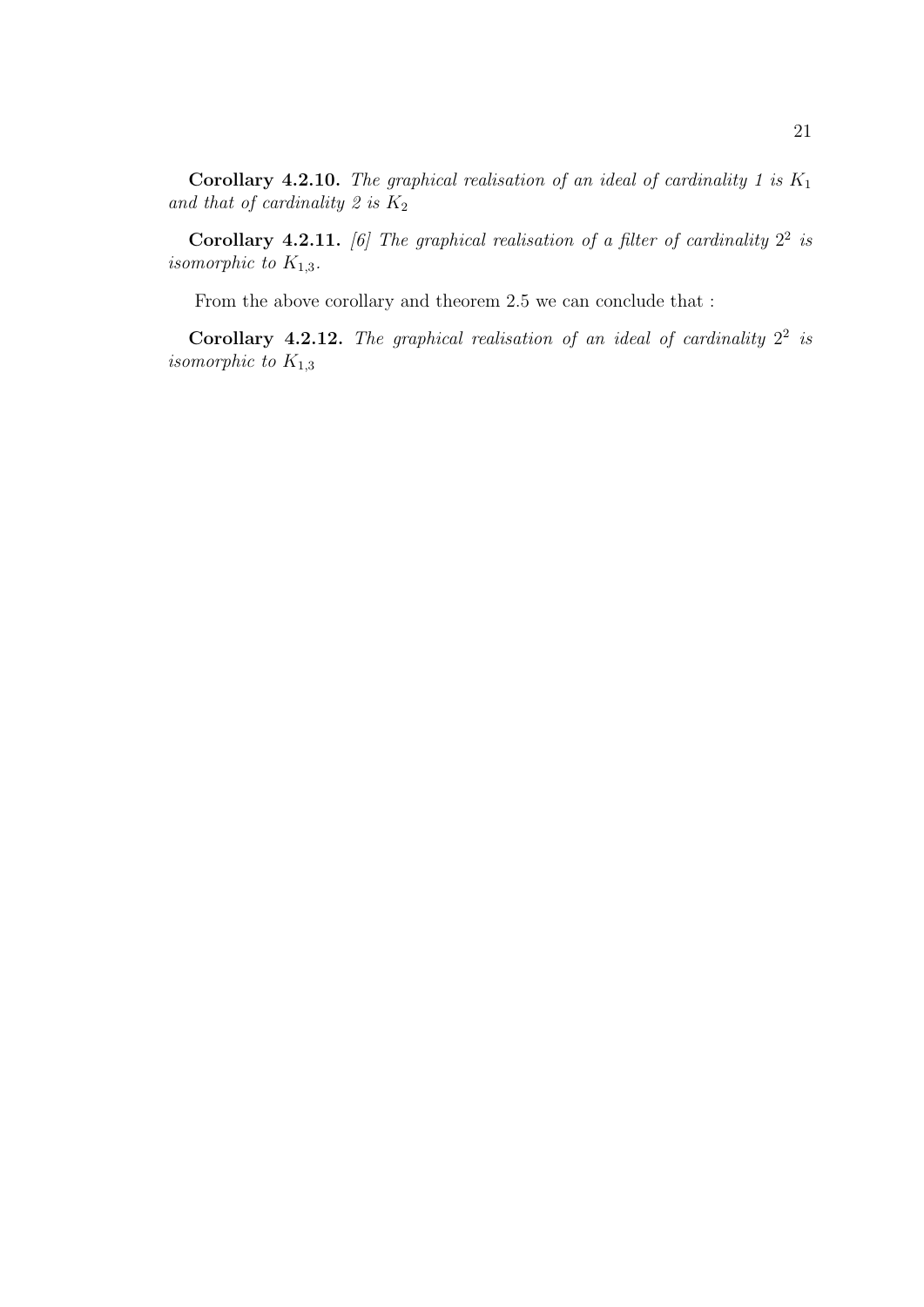# Bibliography

- [1] K. Abhishek, New Directions in the theory of Set-Valuations of Graphs, Ph. D. Thesis, Kannur University, 2009.
- [2] B. D. Acharya, Set-valuations of graphs and their applications, MRI Lecture Notes in Applied Mathematics, No.2, Mehta Research Institute of Mathematics and Mathematical Physics, Allahabad, 1983, 218-242.
- [3] B. D. Acharya, Set-indexers of a graph and set-graceful graphs, Bull. Allahabad Math. Soc., 16(2001), 1-23.
- [4] B. D. Acharya and S.M.Hegde, Set-sequential graphs, Nat. Acad. Sci. Letters, 8(12), 1985, 387-390.
- [5] B. D. Acharya, K. A. Germina, K. L. Princy and S.B.Rao, Topologically set-graceful graphs, Research Report Topogenic Graphs, 69 No.SR/S4/MS:277/05), 2007.
- [6] K.A Germina,Usha K K, Graphical realisation of filter , International Mathematical Forum, Vol. 10, 2015, 357-363
- [7] S. M. Hegde, Set colorings of graphs, European Journal of Combinatorics, 30(7)2009,986-995.
- [8] K. D. Joshi, Introduction to General Topology, New Age International, 1983.
- [9] F Harary, Graph Theory, Addison-Wesley Pub House, 1963.
- [10] K. L. Princy, Some Studies on Set Valuations of Graphs-Embedding and NP-Completeness, Ph. D. Thesis, Kannur University, 2007.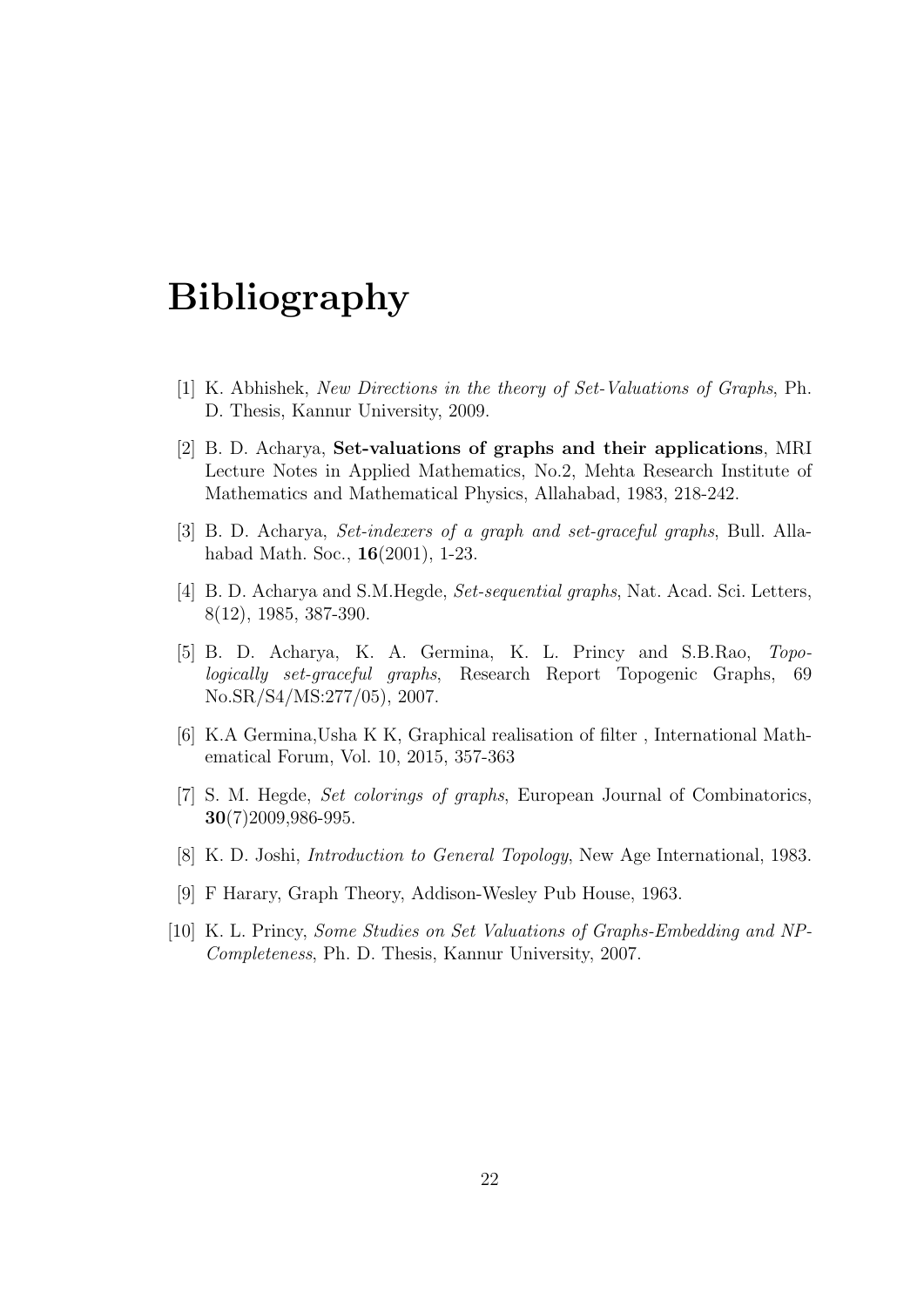# OPEN PROBLEMS

- 1. Prove or disprove :  $K_3 \times K_6$  is set graceful.
- 2. For  $n \geq 2$ , no path  $P_2^n$  can be a realisation of an ideal defined on a nonempty finite set X.
- 3. Find the non isomorphic graphical realisations of ideals of cardinality  $2<sup>n</sup>$  for  $n \geq 3$ .
- 4. Determine the conditions required for a tree T to be a graphical realisation of a given ideal on X.